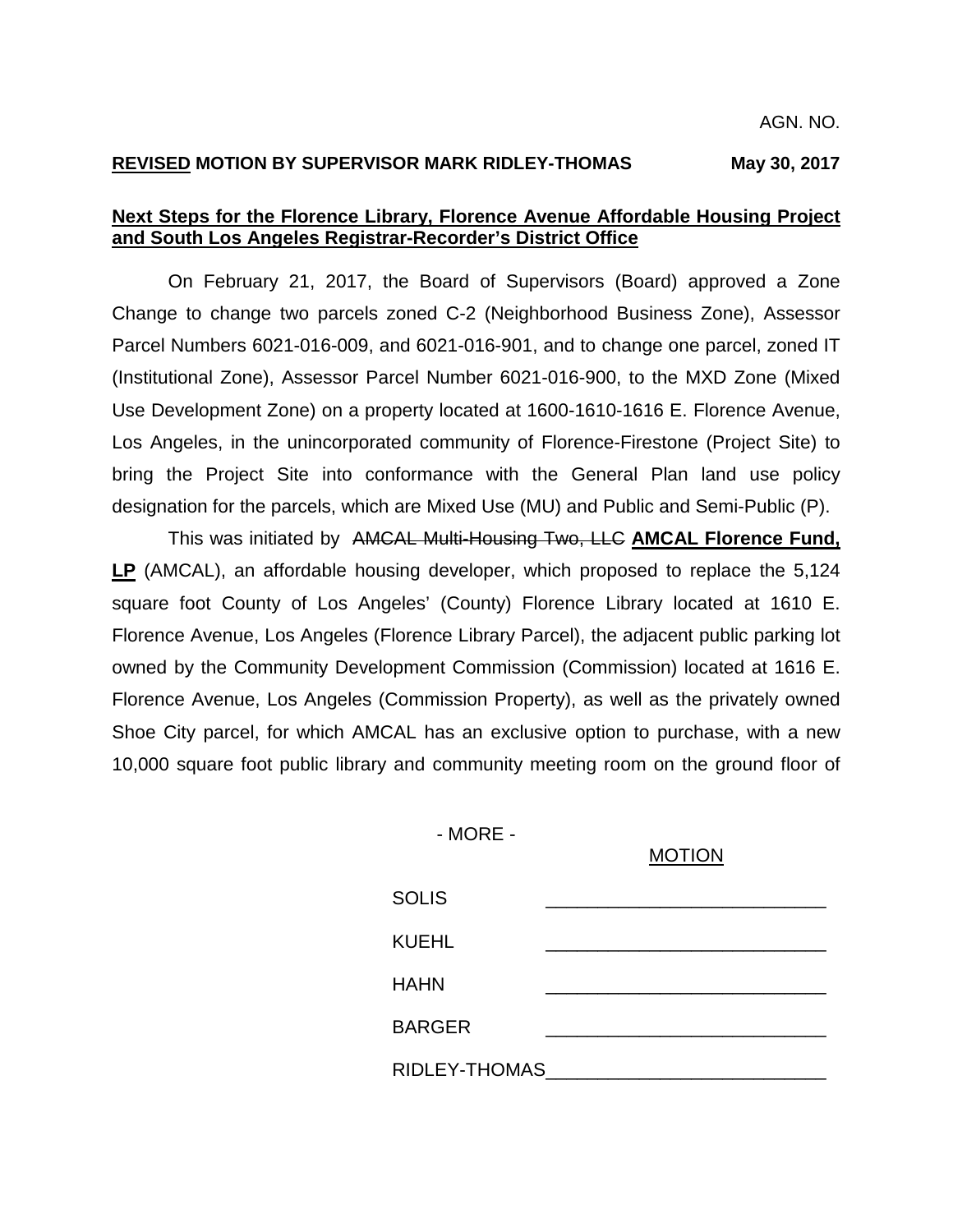the Project Site, and 116 units of affordable housing and one manager's unit on the four upper floors (the Project).

However, upon additional review and analysis, the existing Florence-Firestone Community Service Center (CSC) appears to be a more suitable location to establish a modern and larger public library to serve the needs of the surrounding community. The CSC, which is located at 7807 Compton Avenue, Los Angeles, 0.7 miles away from the Florence Library, currently houses the Department of Workforce Development, Aging and Community Services (WDACS), a District Office of the Registrar-Recorder/County Clerk (RR/CC), and a District Office of the Second Supervisorial District.

There is an opportunity to reconfigure the CSC building to allow for the development of a 7,100 square foot public library on the ground floor, and a 2,000 square foot state-of-the-art community room that would be shared with WDACS on the upper floor. The co-location of these departments within this facility will allow for synergistic and collaborative programming and space efficiencies. Furthermore, renovation of this facility could be completed at substantially less cost than building a brand new public library as part of the Project, while still accommodating the proposed increased square footage for the new library and maintaining WDACS' current programming levels.

In lieu of a new library as part of the Project, AMCAL proposes developing a 1,850 square foot workforce development center on the ground floor of the Project which would be utilized by WDACS. As part of AMCAL's construction of the Project, AMCAL would bear the costs of constructing WDACS' new ground floor space, including all tenant improvements. WDACS would enter into a Memorandum of Understanding with AMCAL which will provide WDACS, or its contractors, with gratis use of the aforementioned ground floor space of approximately 1,850 square feet at 1600-1616 E. Florence Avenue, Los Angeles, with AMCAL bearing the cost of all tenant improvements for WDACS, and allows WDACS to operate the space in furtherance of the County's workforce development goals. WDACS would be solely responsible for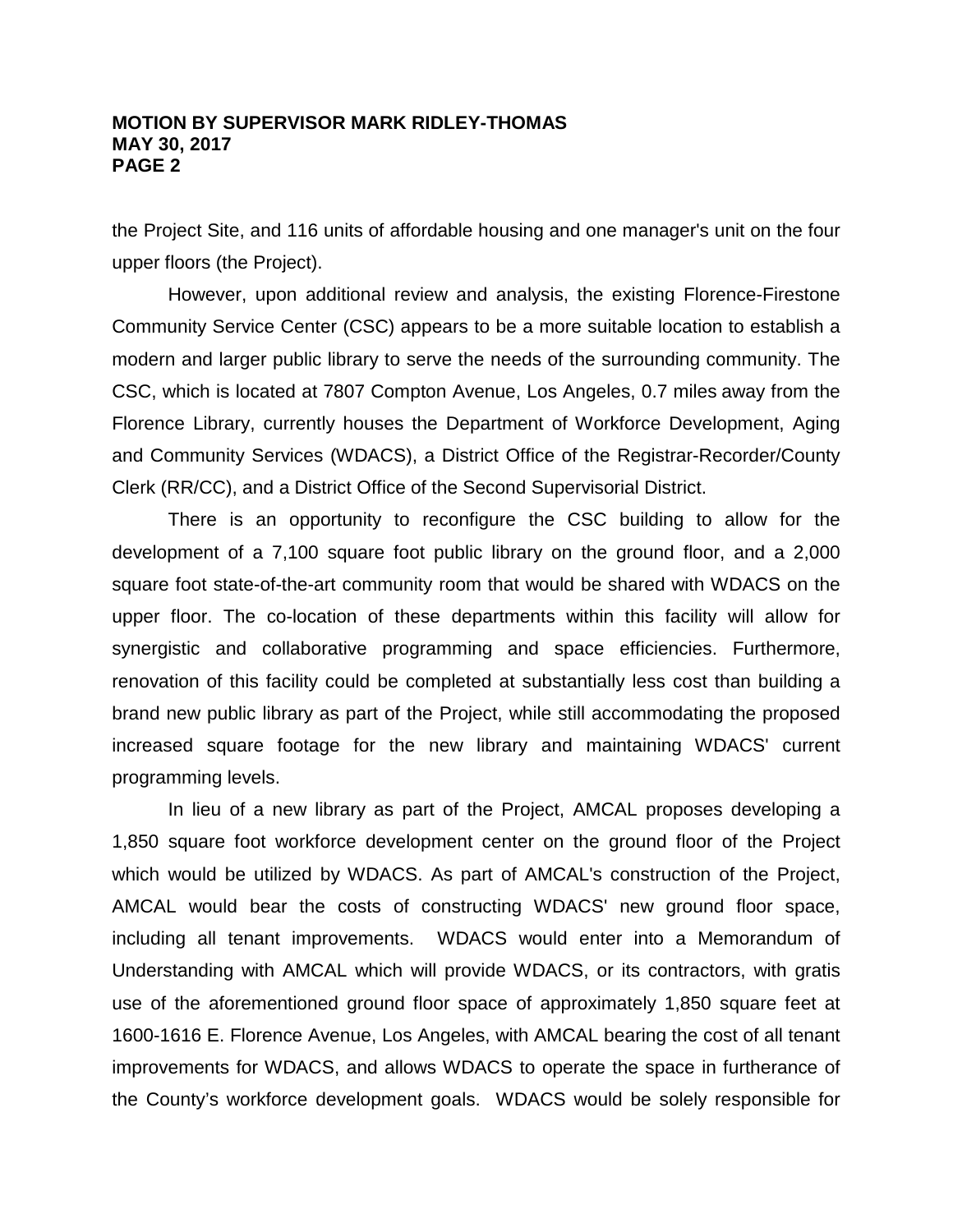operating costs associated with their use. Consistent with the initial plan, the Project would still include the construction on the upper floors of the building of 116 affordable housing units, plus one manager's unit. To most efficiently facilitate the development of this much-needed affordable housing, the County should transfer the Florence Library Parcel to the Commission, which can then enter into a Disposition and Development Agreement (DDA) with AMCAL. Pursuant to Government Code section 26227, the Board has the authority to convey real property not needed for County purposes to public agencies for the operation of programs which serve public purposes and are necessary to meet the social needs of the population of the County.

In addition, AMCAL will pay \$1,000,000 for the purpose of relocating the Florence Library to the CSC building, which funds can be used to partially offset the costs of renovations at the CSC (Relocation Funds). AMCAL will pay the \$1,000,000 to Commission pursuant to the terms of the DDA and the Commission will transfer such funds to County.

In order to facilitate the new composition of uses at the CSC, it is necessary to relocate the RR/CC District Office. An alternative location has been identified in a longtime vacant storefront in the County-occupied building at 8300 S. Vermont Avenue (Vermont Building), Los Angeles, 2.9 miles away from the current location. Relocating the RR/CC District Office to this building will yield multiple benefits. It will allow for occupancy of a storefront space along Vermont Avenue that has been vacant since the building opened in 2006. It will also create a transit-accessible and more visible location for the RR/CC District Office, which is of similar size to its current operation.

The Treasurer and Tax Collector has been negotiating a refinancing of the bonds issued in connection with the Vermont Building, which creates an opportunity for a County savings in rent costs for the County departments that currently operate out of the Vermont Building, including the Departments of Children and Families Services, Public Social Services and Child Support Services. As part of the refinancing and accompanying lease amendment, the building owner is willing to contribute \$50,000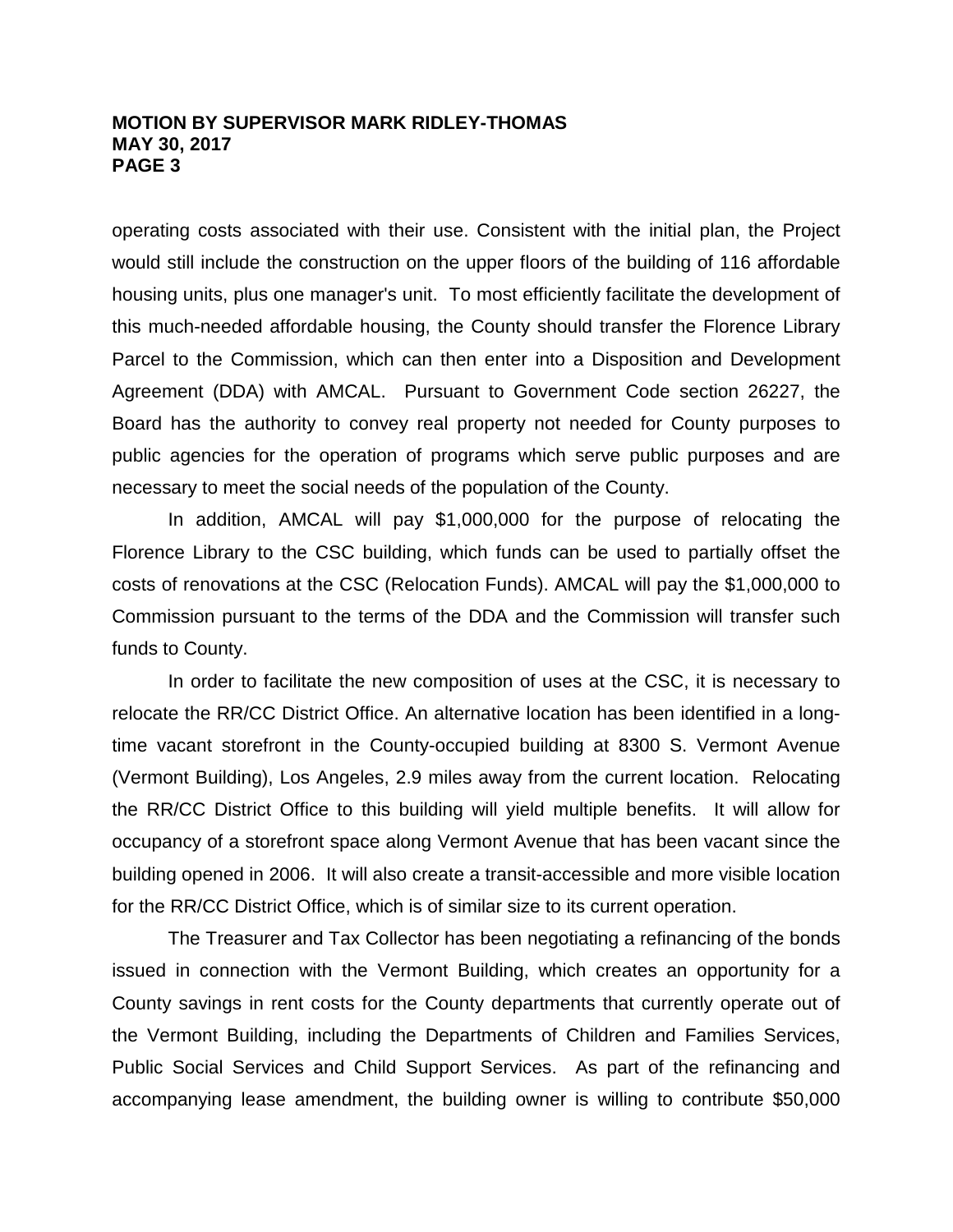toward tenant improvements for the RR/CC's space. Approximately \$90,000 of additional funds will be required for the full build-out of that space. The Chief Executive Officer anticipates returning to the Board at a future date to request separate authorization to execute the lease amendment regarding the relocation of RR/CC to the Vermont Building, and the Treasurer and Tax Collector also anticipates returning to the Board at a future date to request separate authorization to complete the refinancing of the bonds issued in connection with the Vermont Building.

In summary, proceeding with the relocation of the Florence Library to the CSC building, creating a new workforce development center and building 116 units of affordable housing plus one manager's unit on Florence Avenue in Florence-Firestone, and relocating the RR/CC District Office to the Vermont Building, will all advance the County's goals of creating high quality public amenities and increasing the supply of affordable housing.

# **I THEREFORE MOVE THAT THE BOARD OF SUPERVISORS:**

- 1. Find that the proposed **AMCAL Florence Fund, LP (**AMCAL**)** Affordable Housing Project (Project) located at 1600-1610-1616 E. Florence Avenue, Los Angeles, in the unincorporated community of Florence-Firestone, as modified, has no significant impacts, and the Project is still consistent with the Community Development Commission's (Commission) finding adopted by the Board of Commissioners on February 14, 2017 that the Project is exempt from the provisions of the California Environmental Quality Act (CEQA) in accordance with State CEQA Statute section 21155.1 and the State CEQA Guidelines section 15061(b)(3);
- 2. Find that the proposed relocations of the Florence Library to the Community Service Center (CSC) building and the RR/CC District Office to the Vermont Building are categorically exempt from CEQA pursuant to Section 15301 of the State CEQA Guidelines (Class 1 - Existing Facilities);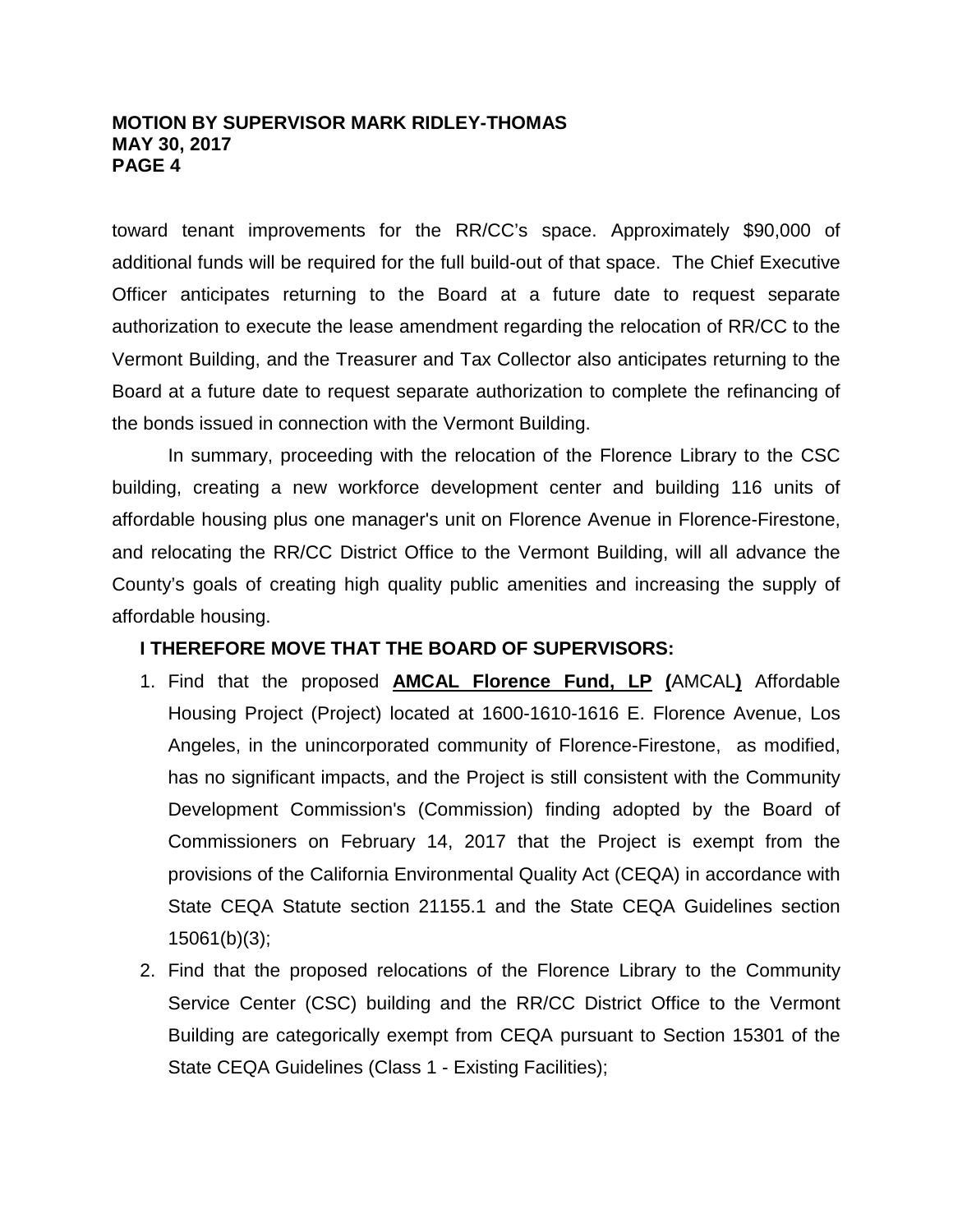- 3. Find that the Florence Library Parcel, located at 1610 E. Florence Avenue, Los Angeles, is not currently needed for any County purpose, and that the transfer of the Florence Library Parcel to the Commission will contribute to meeting the social needs of the County to create much-needed affordable housing and furthering workforce development goals;
- 4. Authorize the Chief Executive Officer, or her designee, to execute the quitclaim deed and other ancillary documentation approved as to form by County Counsel that is necessary to effectuate the transfer of the Florence Library Parcel to the Commission, and to take any other actions necessary and appropriate to implement and effectuate such transfer in accordance with Government Code section 26227;
- 5. Authorize the Chief Executive Officer, or her designee, to negotiate and execute, and if necessary, amend or terminate for convenience, a Funding and Transfer Agreement between the County and the Commission following approval as to form by County Counsel, for the transfer of the Florence Library Parcel to the Commission and transfer of the Relocation Funds from the Commission to the County;
- 6. Authorize the Chief Executive Officer, or her designee, to accept \$1,000,000 from the Commission, as specified in the Funding and Transfer Agreement between the Commission and County, for the relocation and renovation of the Florence Library, which funds will be transferred from the Commission to the County promptly after receipt from AMCAL;
- 7. Establish a Capital Project, with an estimated budget of \$5,005,000 which includes a \$750,000 allowance for furniture, fixtures, and equipment for the new library and direct the Director of the Department of Public Works, or his designee, to initiate efforts to renovate the Florence-Firestone CSC to accommodate an approximately 7,100 square foot library and shared community room, using \$700,000 of Cy Pres funds allocated for the Florence Library,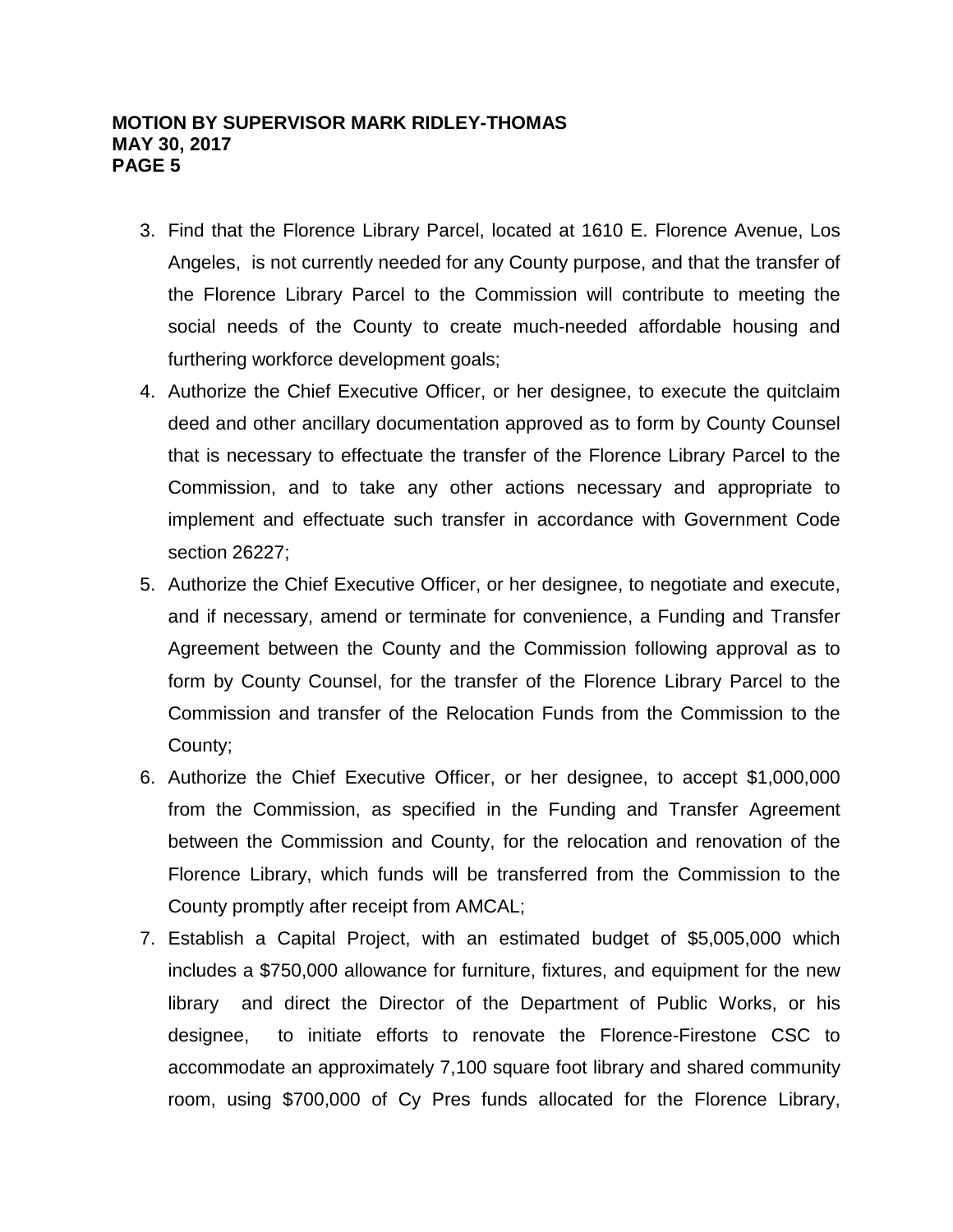\$1,000,000 in Relocation Funds paid to the County by the Commission pursuant to the terms of the Funding and Transfer Agreement and \$3,305,000 of Utility User Tax revenue allocated for use in the Second District allocated in the Provisional Financing Uses budget unit. The Director of the Department of Public Works shall return to the Board to obtain necessary approvals prior to proceeding with the renovation of the site;

- 8. Direct the Chief Executive Officer, or her designee, to develop a fair cost allocation model to apportion the maintenance costs for the common areas and shared use of the Community Meeting Room in the CSC building;
- 9. Authorize the Chief Executive Officer, or her designee, to commence negotiating the terms of a lease amendment to relocate RR/CC to the Vermont Building;
- 10.Authorize the transfer of \$90,000 of 2nd District unallocated funds available in the Provisional Financing Uses budget unit into the Rent Expense budget for purposes of completing the tenant improvements for RR/CC at 8300 S. Vermont Avenue, Los Angeles; and
- 11.Delegate authority to the Director of the Department of Workforce Development, Aging and Community Services (WDACS) in coordination with the Chief Executive Officer to enter into a Memorandum of Understanding with AMCAL that provides WDACS, or its contractors, with gratis use of approximately 1,850 square feet of ground floor space at 1600-1616 E Florence Avenue, Los Angeles, with AMCAL bearing the cost of all tenant improvements for WDACS, and allows WDACS to operate the space in furtherance of the County's workforce development goals.

# **I FURTHER MOVE THAT THE BOARD, ACTING AS THE BOARD OF COMMISSIONERS OF THE COMMUNITY DEVELOPMENT COMMISSION:**

1. Find that AMCAL Affordable Housing Project as modified has no new significant impacts and is still consistent with the Commission's finding adopted by the Board of Commissioners on February 14, 2017 that the Project is exempt from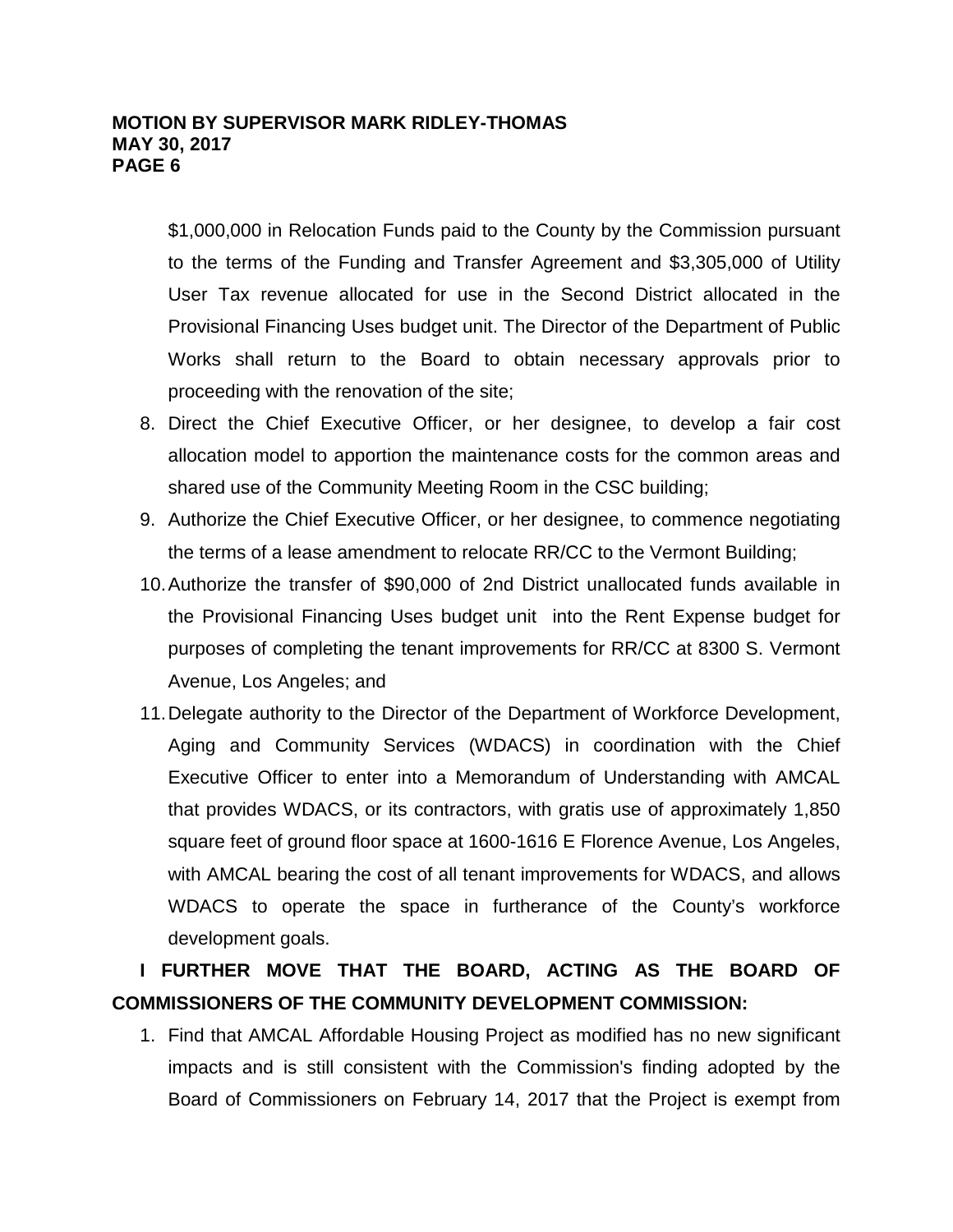the provisions of the California Environmental Quality Act (CEQA) in accordance with State CEQA Statute section 21155.1 and the State CEQA Guidelines section 15061(b)(3);

- 2. Authorize the Executive Director, or his designee, to accept the Florence Library Parcel pursuant to Government Code section 26227;
- 3. Authorize the Executive Director, or his designee, to negotiate, execute, and if necessary, amend or terminate for convenience, a Disposition and Development Agreement for seller carryback loan **the land donation** to AMCAL, and all related documents for the disposition of two Commission-owned properties located at 1610 E. Florence Avenue and 1616 E. Florence Avenue (collectively, Properties) and any documents necessary to complete the development of affordable housing, following approval as to form by County Counsel;
- 4. Authorize the Executive Director, or his designee, upon execution of the Disposition and Development Agreement (DDA), to proceed with the sale **donation** of the Properties to AMCAL, including execution of a Grant Deed, following approval as to form by County Counsel;
- 5. Authorize the Executive Director, or his designee, to negotiate, execute, and if necessary, amend or terminate for convenience a Funding and Transfer Agreement with the County for the transfer of the Florence Library Parcel and subsequent transfer of the \$1,000,000 in Relocation Funds from the Commission to the County;
- 6. Authorize the Executive Director, or his designee, to accept and incorporate into its Fiscal Year 2017-2018 approved budget the amount of \$1,000,000 from AMCAL for the purpose of relocating the Florence Library to the CSC building, pursuant to the terms of the DDA;
- 7. Authorize the Executive Director, or his designee, to transfer the amount of \$1,000,000, received from AMCAL for the purpose of relocating the Florence